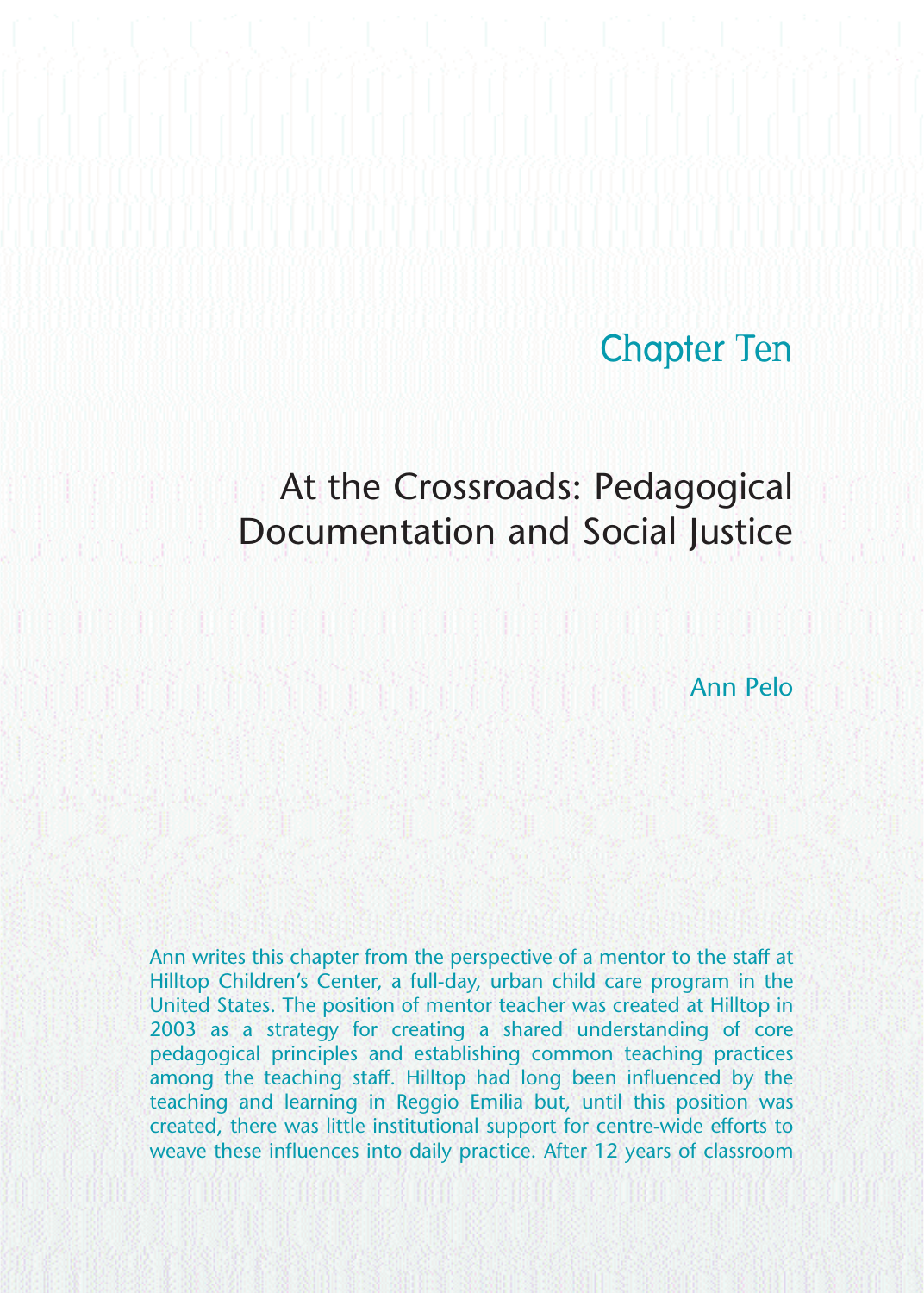teaching, which launched Ann on her journey into pedagogical documentation, she became Hilltop's mentor teacher. In this work, she partnered with individual teachers, worked with classroom teaching teams, and facilitated centre-wide professional development gatherings, with a year-long focus on pedagogical documentation. This focused attention on the rhythm of observation, reflection, and planning, shook loose old habits and patterns, opened new possibilities, and sparked new participation by teachers who had long been on the periphery or entrenched in old ruts and routines. The experience described below confirmed for Ann the power of pedagogical documentation as a doorway into teaching that is full of zest, engaged awareness, and playful exploration.

# **Introduction**

Too often in our field, passionate advocates of anti-bias practices and committed practitioners of Reggio-inspired pedagogy live in separate worlds, each with its own focus, vocabulary, and curriculum emphases and practices. These two arenas are perceived as distinct and self-contained, with little exchange or dialogue between them.

But the crossroads where social justice work and child-centred, Reggioinspired teaching meet is a place of vitality, challenge, and profound engagement with fundamental values and vision. At the crossroads, we are called into a way of being with children and families that demands passionate dialogue and action. At the crossroads, we are challenged to listen closely to children's understandings of their lives—their expression of individual and family identities, their experiences of culture and relationships, their encounters with justice and oppression. At the crossroads, we are asked to weave together the dispositions to pay attention, reflect on children's play and conversations, plan from our reflections, and tell the stories that enrich our community. At the crossroads, we are called to weave together a commitment to responsive pedagogy with a commitment to work for just, non-violent communities.

When social justice work and child-centred, Reggio-inspired teaching come together, we find a shared image of the child as a keen observer, attending to the ways in which people are similar and different, and to the layers of cultural meanings and judgments attached to those similarities and differences. We recognise that the child is at risk for developing biases about others and inaccurate images of herself without guidance and support from caring, aware adults. We understand the child to be passionate about expressing her understandings—eager to communicate what she notices, what she feels, what she believes, what she questions. And we know the child to be capable of deep study and critical thinking, and enthusiastic about taking action that brings her ideas to life.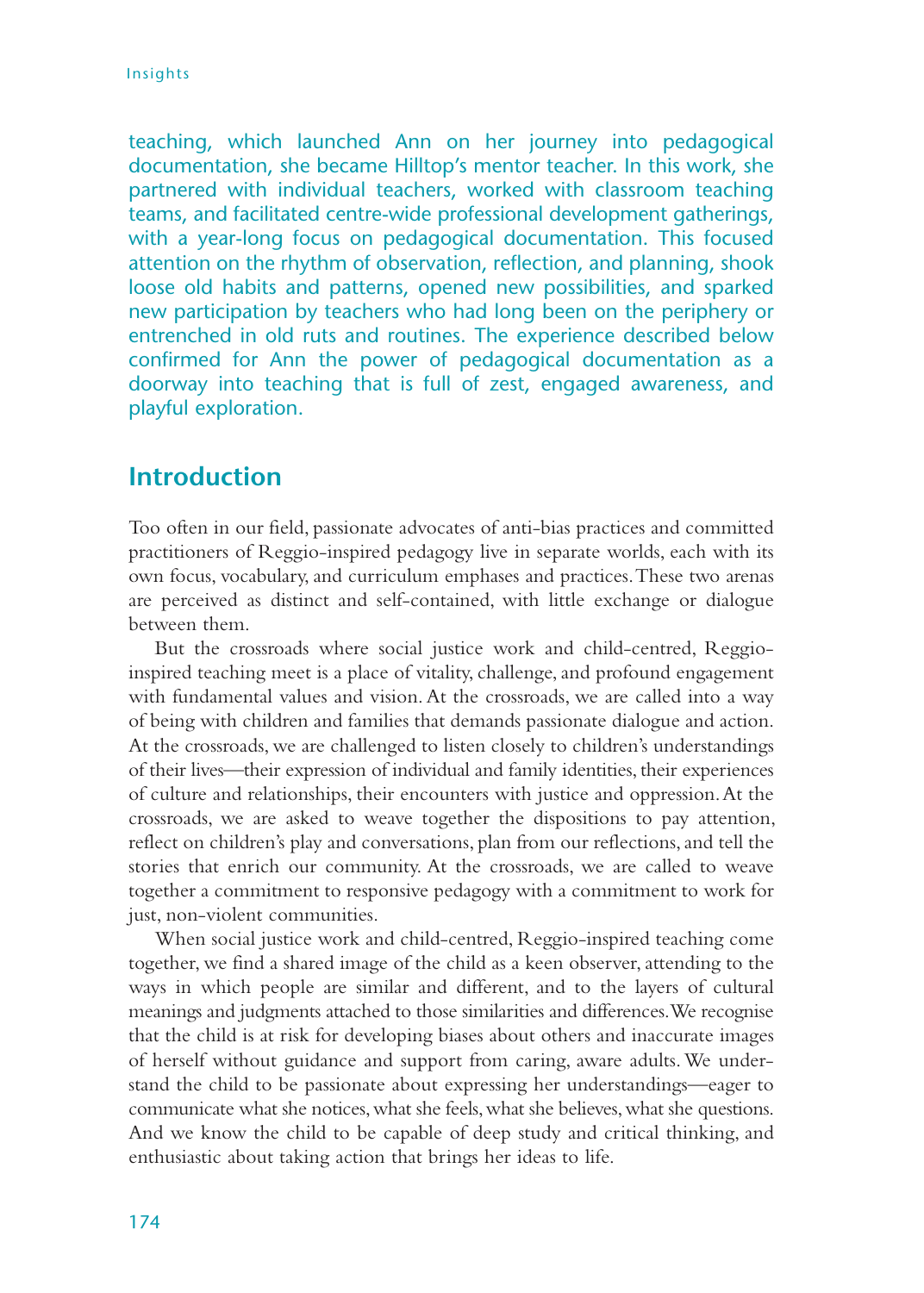At the crossroads, we find a shared image of families as embedded in culture which gives rise to ritual and tradition, language and expression. We recognise that all families and individuals experience and participate in the dynamics of bias, oppression, and privilege that characterise our communities. We believe that families are eager for dialogue with each other and with teachers to explore the ways in which these dynamics impact on their children's development and learning, while at the same time they feel vulnerable and protective about taking up issues like racism, classism, heterosexism, ablism, and sexism, particularly in connection with their children's lives.

At the crossroads, we find a shared image of teachers as people learning in relationship with children and families. We understand teachers as facilitators of children's passionate pursuits and as guides and mentors for children's learning, creating a context in which children can take up the issues that matter to them including issues related to unfairness and inequity. We recognise that teachers are eager to engage with families in authentic dialogue about values and the expression of values in daily life and, too, that they feel vulnerable and unsure about how to begin these dialogues.

Another way in which social justice work and Reggio-inspired teaching come together is the shared image of teachers as agents for social change. One important role of pedagogical documentation is to make visible the lives and experiences of young children, too often sidelined and discounted in our culture which claims to 'leave no child behind' (US Congress, 2001).

Another important aspect of teachers' social justice work is to advocate for more just and equitable communities, including advocacy around issues of compensation and working conditions for early childhood professionals. On the most immediate level, this means participating in efforts addressing the financial crisis in child care in the United States, where the wages of child care teachers are so low that teachers frequently leave the field. These efforts, like the National Worthy Wage Campaign and corresponding local movements, are aimed at creating institutional priorities and structures that provide the tools, resources, and working conditions that allow teachers to engage in the practice of pedagogical documentation. This engagement moves beyond 'keeping children safe' and 'meeting licensing regulations' to deep, collaborative engagement with children and families, while earning a liveable wage which supports their investment in their profession.

With these points of intersection between social justice work and Reggioinspired pedagogy, we can, I believe, make the bold statement that when we are genuinely engaged in pedagogical documentation we *will* take up issues of social and environmental justice with children and families. The only way we can avoid these issues is by deliberately ignoring them when they arise—ignoring children's observations of differences and the cultural biases that accompany those differences, ignoring children's observations of unfairness, ignoring children's requests for our help in understanding the communities in which they live.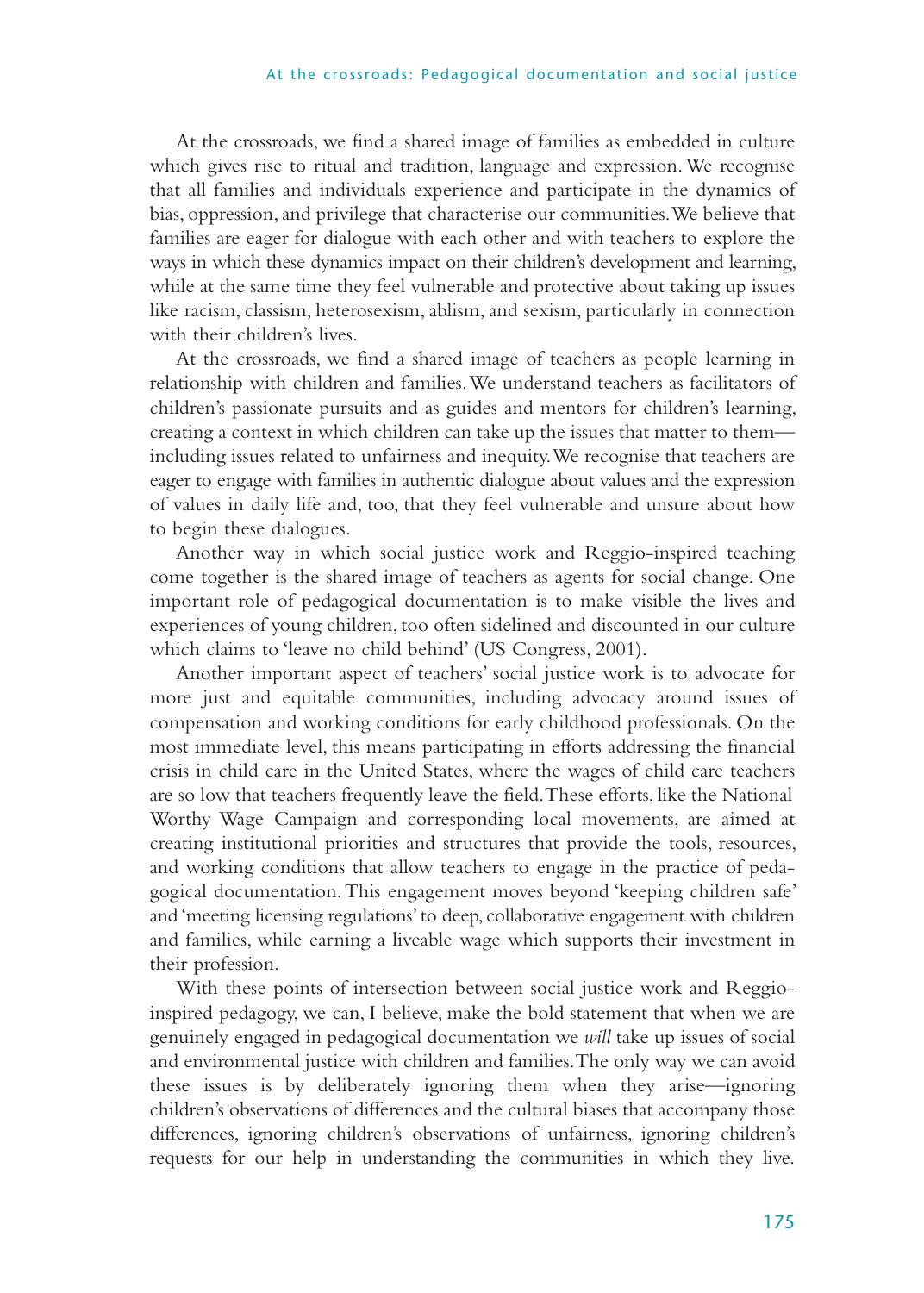And this would be terrible violence, this denial of children's right to think critically about and engage with their world. Children will call our attention to social justice issues and when we practise pedagogical documentation, we will partner with the children around these issues.

# **A story to illustrate…**

Four boys, seven and eight-years-old, slip into the silky, shimmery, calf-length, pink and purple dresses in the drama area. They accessorise with layers of beaded necklaces, scarves, and fancy hats, laughing and laughing as they transform themselves with their over-the-top outfits. They're calling out to each other, 'You look like a girl!' 'You look really weird!' 'Hey, now I'm a lady, look at me!' Their laughter catches the attention of other children in the after-school program, and they gather around the drama area, laughing and pointing. 'Get chairs! You can be the audience', calls out one of the boys, and a drag fashion show is born.

The boys prance and mince for the gathered audience (which includes five other children, girls and boys, and the two after-school teachers), not saying much but laughing hard. One of the boys, Drew, seems a bit tense, his laughter strained, a bit manic: perhaps a sign of discomfort under the silliness? Another boy, Liam, seems wholly at ease with the flowing silk and satin. The children in the audience mirror this range of responses to boys in 'girls' clothes; there's some shrill, fast laughter, some easy joking, some delighted giggles.

After about 15 minutes, the performers begin to tire and the audience members begin to disperse. One teacher helps the performers put away the costumes, while the other teacher guides the other children towards snack.

The teachers, jackson<sup>1</sup> and Elaine, brought their observation notes and a couple of photos of this 'drag show' to our weekly staff meeting. After reading the notes and studying the photos together, we reflected on individual children's responses to the performance. As we talked, I asked jackson and Elaine to point to specific observations—kids' comments, body language and expressions captured in photos —to anchor their reflections.

'Liam's family has a fluidity and ease around gender. They encourage both Liam and his younger sister to take on a range of roles and ways of being in the world. I think that for Liam, this "drag show" wasn't particularly remarkable, except, maybe, for the wild laughter and antics of the other kids', one teacher commented. 'He didn't say much during the whole thing, and his outfits were the least outrageous, like this wasn't a big deal for him.'

 $<sup>1</sup>$  jackson prefers to use the lower case for his name.</sup>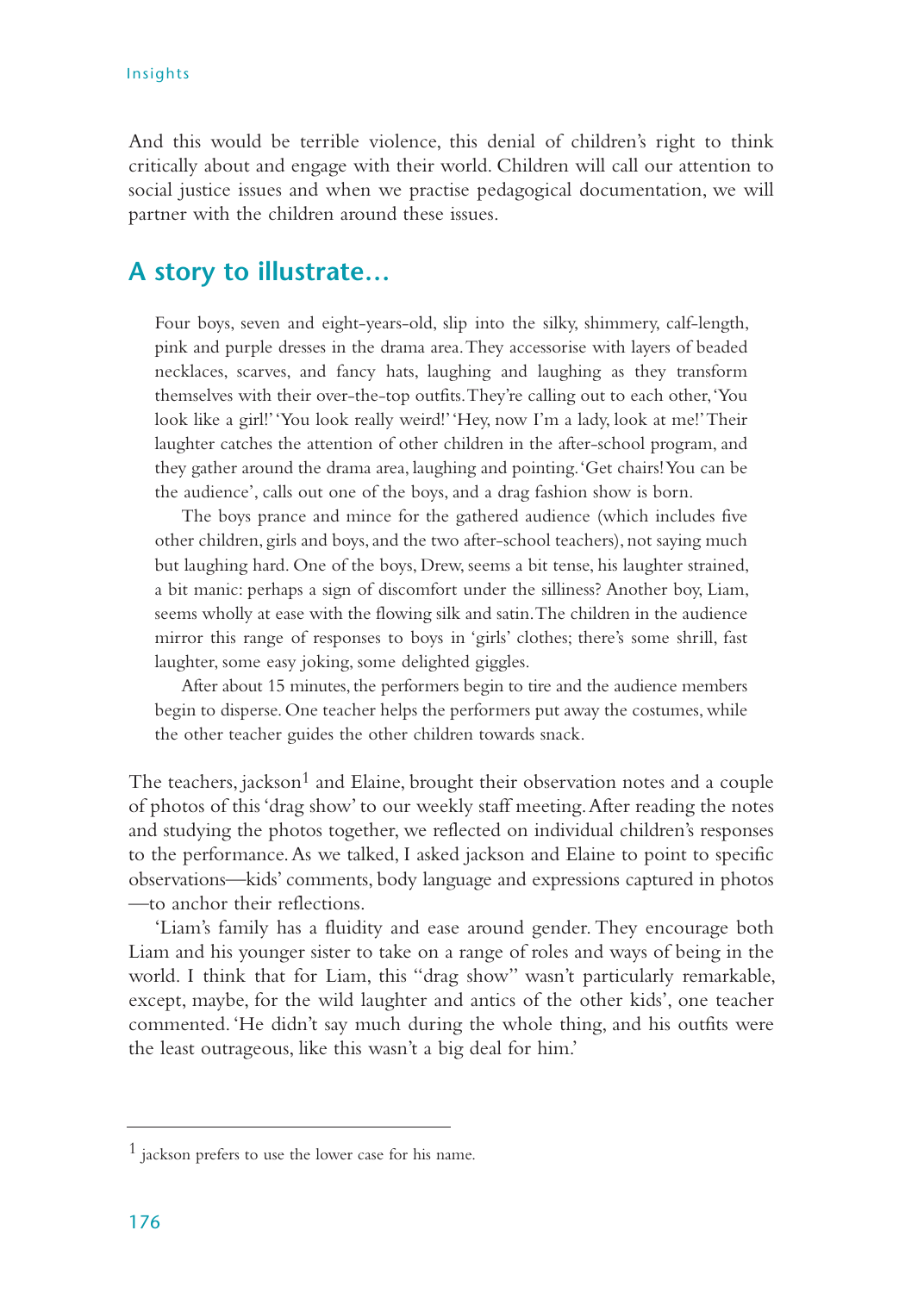'Drew seemed sort of tense about the whole thing, under his laughter', Elaine reflected. 'His laughter had an edge to it, and he moved really fast and wild. He was the one who commented again and again about looking like a girl, about being like a girl.'

'While I watched, I wondered if Drew and a couple of the other kids were using this opportunity to see how it feels to be "female". They're old enough now to understand social mores about boys in girls' clothes, so they had to make this into a joke, but maybe it's the best way they know, to try on these other identities', jackson mused.

With jackson's comment, we began to reflect on the meaning of the drag show for the children participating and watching. What were the children curious about, or trying to figure out, with their dressing-up and performing? What understandings or misunderstandings or experiences were they drawing on? What theories were they working from? In our conversation, we drew on other observations of the children's play and informal conversations, as well as on our understandings of these children's particular lives, worldviews, and experiences. After nearly an hour of study and reflection, we generated a hypothesis: These children—the players and the audience members—were curious to explore what it means to be a boy or a girl; What does it feel like to be a boy? A girl? What, fundamentally, *is* a girl? A boy?

We recognised that these children, certainly, have been exploring these questions throughout their childhoods, from various developmental vantage points. We believed that they were ready to take up these questions again from the vantage point of their current developmental perspectives, cognitive abilities, and social understandings.

We considered several possibilities for ways to extend the children's exploration of the meaning of gender and identity, and settled on our next step: Elaine and jackson would read X, a fabulous children's story, by Louis Gould (1982), which describes the early life of a child named 'X', whose gender is kept secret from everyone, including Xself! After reading the story, they'd invite the children to create simple sketches of X, which would both challenge the children to wrestle with how to represent gender and genderlessness and give us more information about the children's understandings.

This initial observation, study and planning, marked the beginning of an exploration of gender identity and social justice that lasted for six months. The exploration grew step by step, observation by observation, as we practised the circling, spiralling study and planning process of pedagogical documentation: observation, giving rise to reflection and study and hypothesising, giving rise to next steps and unfolding possibilities, giving rise to new observations, and so on. We had to be diligent about staying grounded in specific observations of the children's play and conversations as we took up this topic, about which we all have strong beliefs and powerful personal experiences. When we caught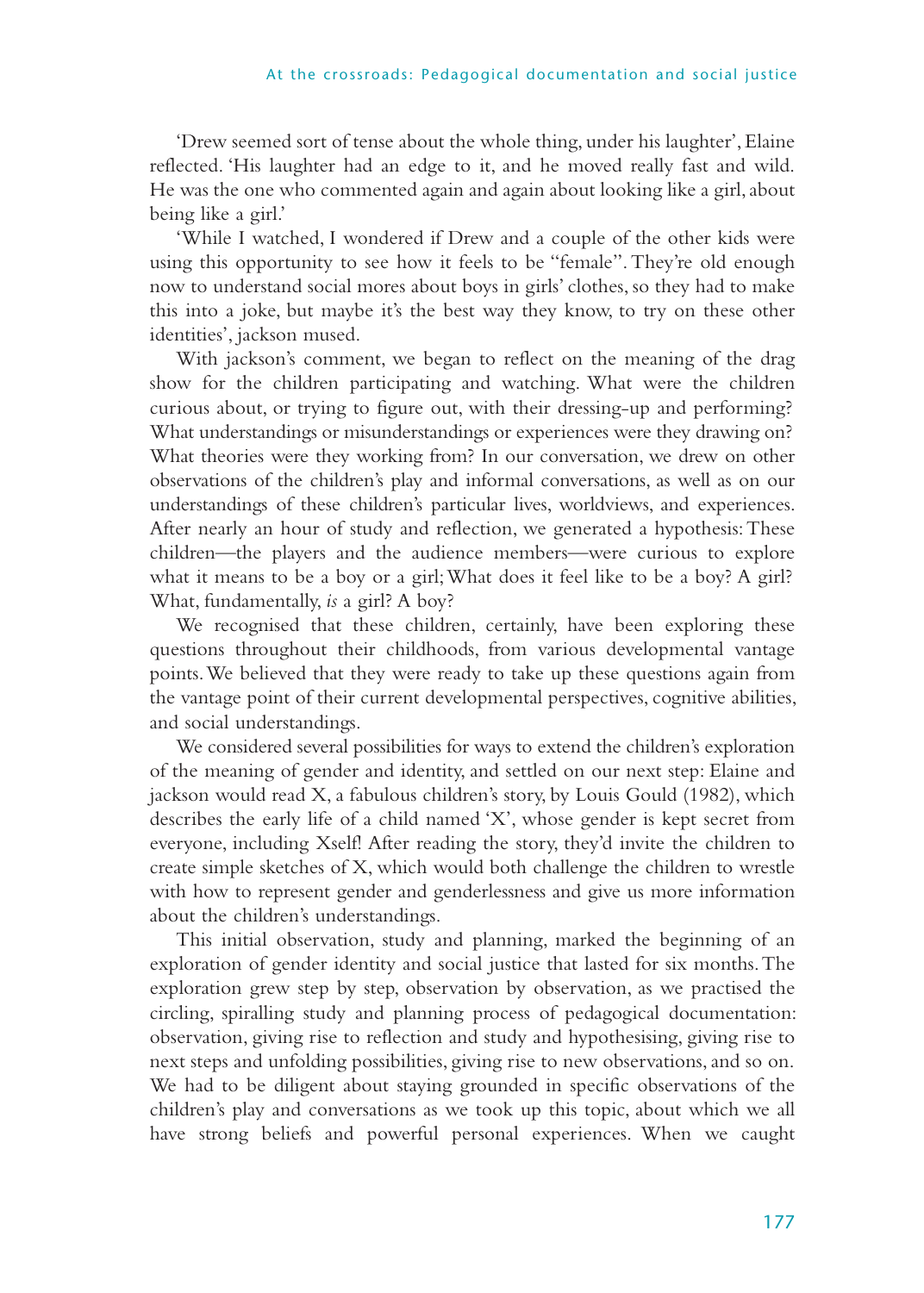ourselves straying into more general conversations about sexism and gender identity and ways to 'teach' kids about these issues, we returned to the specific words and images on the table in front of us: What were the children saying, playing, and representing about their understandings of gender identity? These observations guided our planning day by day, week by week.

As this exploration unfolded, we became more specific and clear in our hypotheses and questions, distilled from our observations about the children's interactions with the provocations we offered:

How much weight do the children give to biological markers of gender identity, and to external markers like clothes, hair styles, accessories, to mannerisms and language, to activities? What are the children's understandings and values around our culture's gender rules? What are their beliefs about exceptions to those rules: is there a point at which the exceptions disprove the rules?

And our planned next steps, week by week, became increasingly fine-tuned, as we learned more about the children's specific understandings, misunderstandings, and questions.

During the six-month exploration, we invited the children to rewrite classic fairy tales—*Sleeping Beauty, Little Red Riding Hood, Cinderella*—replacing the female protagonists with male heroes. We invited the children to create paper dolls of themselves: large-size, full-body photos with several acetate overlays on which they could draw moustaches, or braids and bows, or skirts or baseball caps or hiking boots—ways to playfully experiment with external, cultural markers of gender identity. We read *The story of X* again, and the children created more elaborate portraits of X. We wrote the next chapter in X's life, with the children as characters in the story. And we explored possibilities for activism: What could you do if a kid gets teased in the playground? How might we respond to advertisements that play on cultural ideas about what girls and boys ought to like? This is pedagogical documentation in action, at the place where it intersects with social justice learning.

## **How we came to live at the crossroads**

I'm the mentor teacher in the full-day child care program at Hilltop Children's Center, a role inspired by the work of the *atelieristi* and *pedagogisti* in Reggio Emilia. I work with teachers individually and in teaching teams and with the staff as a whole to support and facilitate reflective teaching practices anchored in key elements of anti-bias, Reggio-inspired pedagogy. Our collaborations are grounded in the cornerstone elements of pedagogical documentation: observation, reflection and study, planning, and telling the story. And, often, our collaborations involve social justice learning.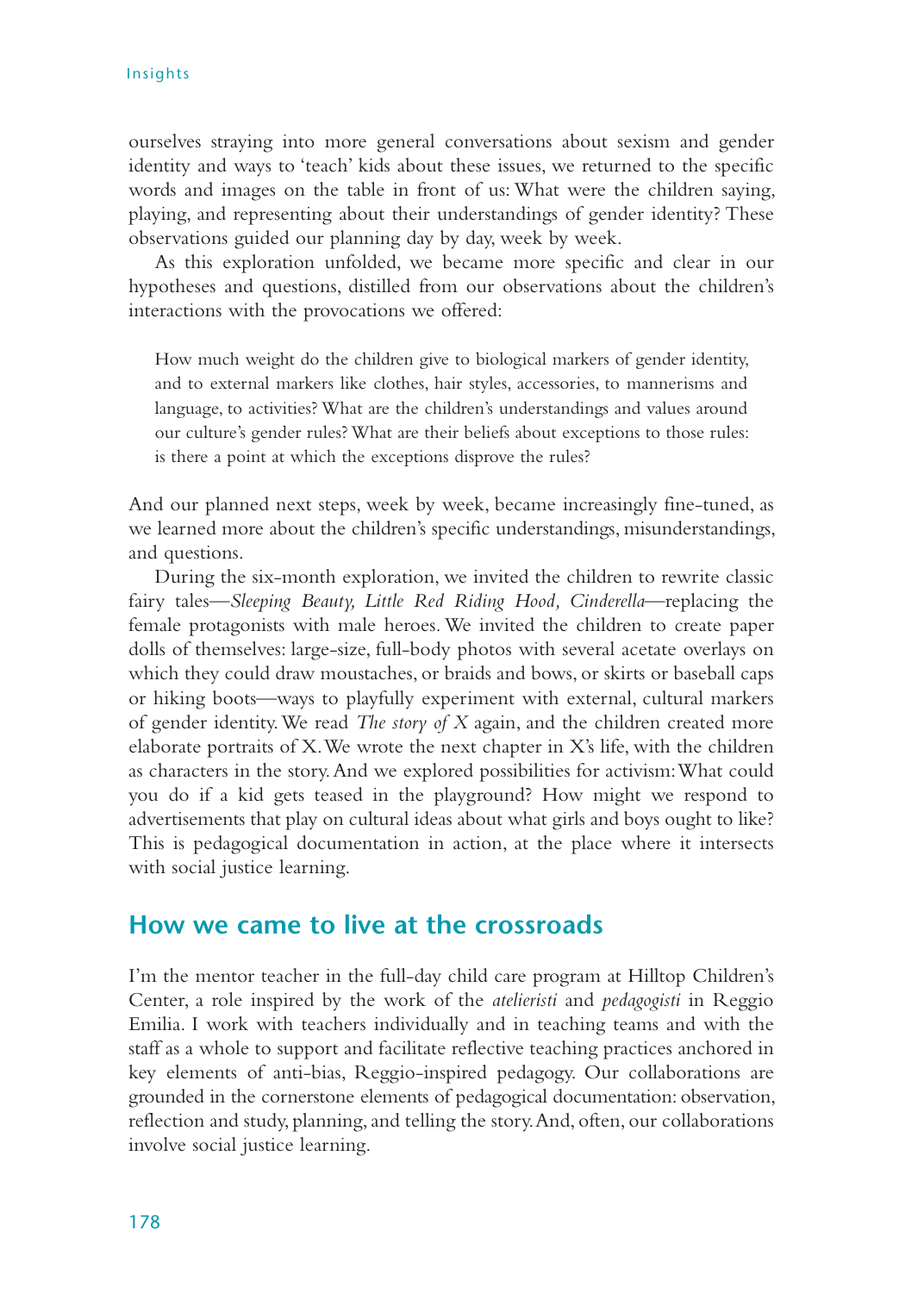As we've become more and more skilful at the practice of pedagogical documentation, social justice issues have risen to the surface and become a focus of our teaching and learning. For many years we wanted anti-bias, social and environmental justice work to be front and centre at Hilltop; for a painfully long time, this happened only sporadically and, then, only in a couple of classrooms with participation from only a handful of teachers. This was the case for Reggioinspired, 'emergent' project work, as well: a few teachers carried the vision for this work and attempted to realise this vision in their classrooms, struggling with isolation and yearnings for more authentic collaboration. To address the challenge of creating shared understandings of, and practices around, anti-bias and Reggio-inspired teaching, we added the position of mentor teacher to our staff. My first year's work as mentor teacher centred on pedagogical documentation: we practised and practised the cycle of observation, reflection, planning and telling stories, coming at this cycle through many doorways. By the end of that first intensive year, this way of being with children, families, and co-workers had become part of who we were. And in the course of this practice, issues of social justice crept into our discussions and our planning, until, indeed, it fell front and centre, an organic extension of children's pursuits and passions. When we paid close attention to what the children were playing and saying, we heard, again and again, children exploring the ways in which people are the same and different, and the cultural values and biases associated with identity differences. The children were our guides, leading us to the crossroads, as we embraced the practice of documentation as a verb.

## **Documentation is a verb**

We'd used the word 'documentation' at Hilltop as shorthand for the pieces of writing posted on the curriculum boards or slipped into children's journals. The transformation of our understanding began with a change in discourse. We began to use 'documentation' as an active verb rather than an inert noun, embracing it as a vibrant practice—the practice of deep engagement by adults in the lives of children. We replaced the word 'documentation' with more descriptive and specific words in an effort to call attention to the cornerstone elements:

- observing closely and making notes;
- studying our observation notes;
- planning next steps; and
- telling the story.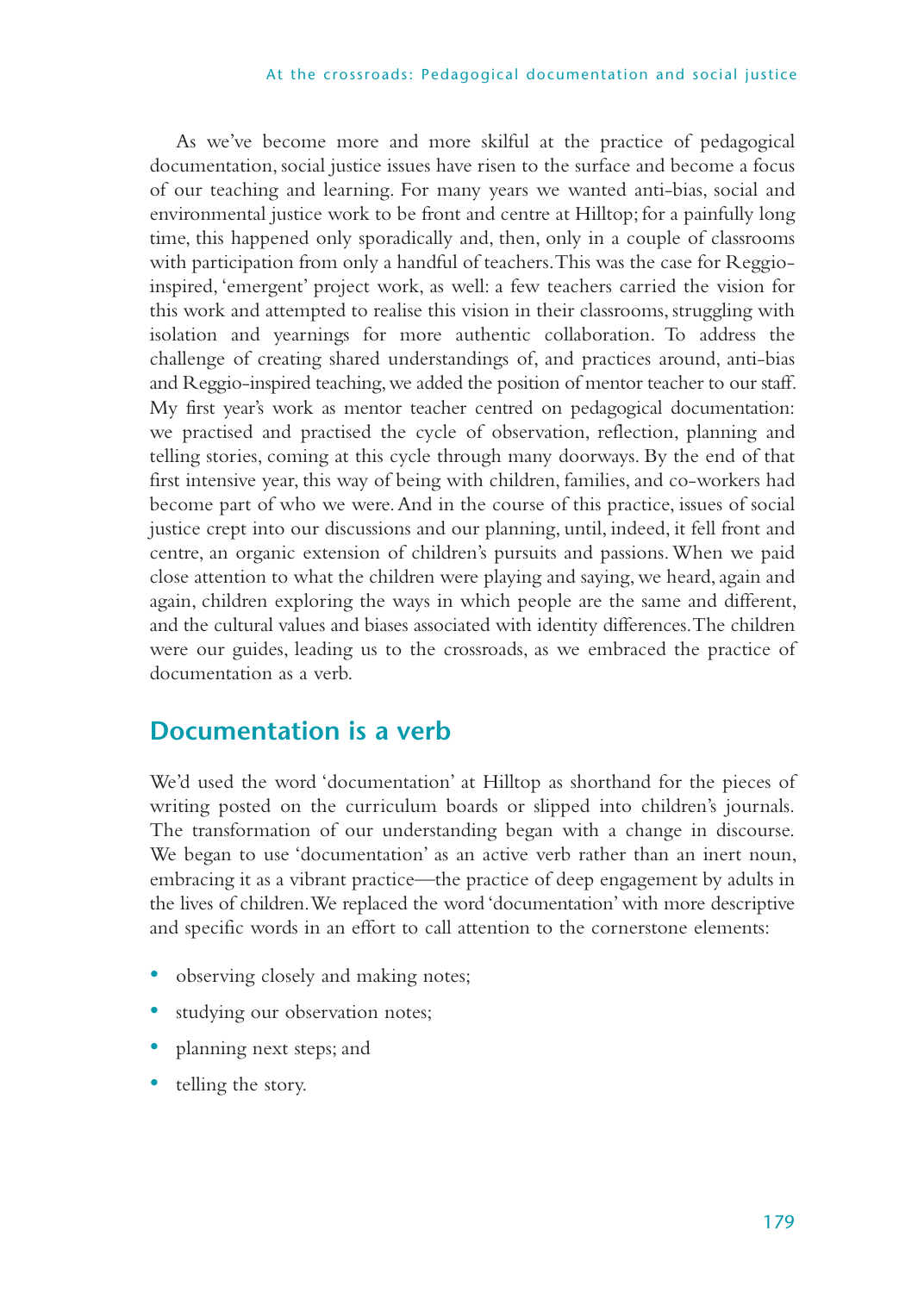## **Observing closely: The foundation of pedagogical documentation**

The first cornerstone of documentation is observation. As teachers—people committed to inquiry—we strive to pay attention to the everyday, ordinary moments of each day. These ordinary moments are the fabric of children's lives: they offer glimpses into the children's hearts and minds. When we pay attention to ordinary moments, we begin to know the children deeply. Listening, watching, taking notes—observation is the beginning of documentation.

We collect 'traces' of our observations—taking notes, making audiotapes of children's conversations with each other and with us, taking photographs, making videotapes, collecting children's work. These 'traces' provide the raw material for our sharing, reflecting, and planning. Teachers take time to review their observations, transcribe audiotapes, choose sections of videotape, and organise photos. This work actively engages us—it is done to help us plan ways to sustain, extend, and deepen children's play and learning. It invites us to immerse ourselves deeply in the children's play, paying close attention to their words, their gestures, their expressions, capturing the details of their play that help us know them intimately and well.

In this first step of pedagogical documentation, we're intentionally listening for children's cries of 'That's not fair!' and other cues that children are thinking about issues of difference, justice, and equity. We're alert to children's comments about skin colour, gender, body size and physical ability, family make-up and other issues related to identity and culture. We intervene in the moment, when needed, and we bring our observations of children's play and thinking about social justice issues to our co-teachers so that we can grow explorations and in-depth projects that extend and deepen children's learning.

As we become more skilful listeners and observers, the children's work to understand issues of identity, difference, justice and bias becomes more apparent to us. For example, in our youngest group of children—children just turned three years old, teacher Molly overheard this conversation about identity and power:

| Bridget: | Heth has a little power. She doesn't have enough, because she's little |
|----------|------------------------------------------------------------------------|
|          | and so she has only a little power.                                    |
| Rachel:  | Bridget, Heth has control of her own body. You are not the truth of    |
|          | her body. Her body does have power! There's little power and big       |
|          | power right in her belly. It's inside you and you can have enough      |
|          | power. Heth can have enough power.                                     |

Molly jotted down the children's exchange and brought her notes to our staff meeting, commenting that 'I'm not sure what this means exactly, or what we ought to do next, but the kids are clearly trying to understand power—who has it and where it resides.' Meanwhile, several comments over the course of a week or so in our group of three, four, and five-year-old children, called us to attention.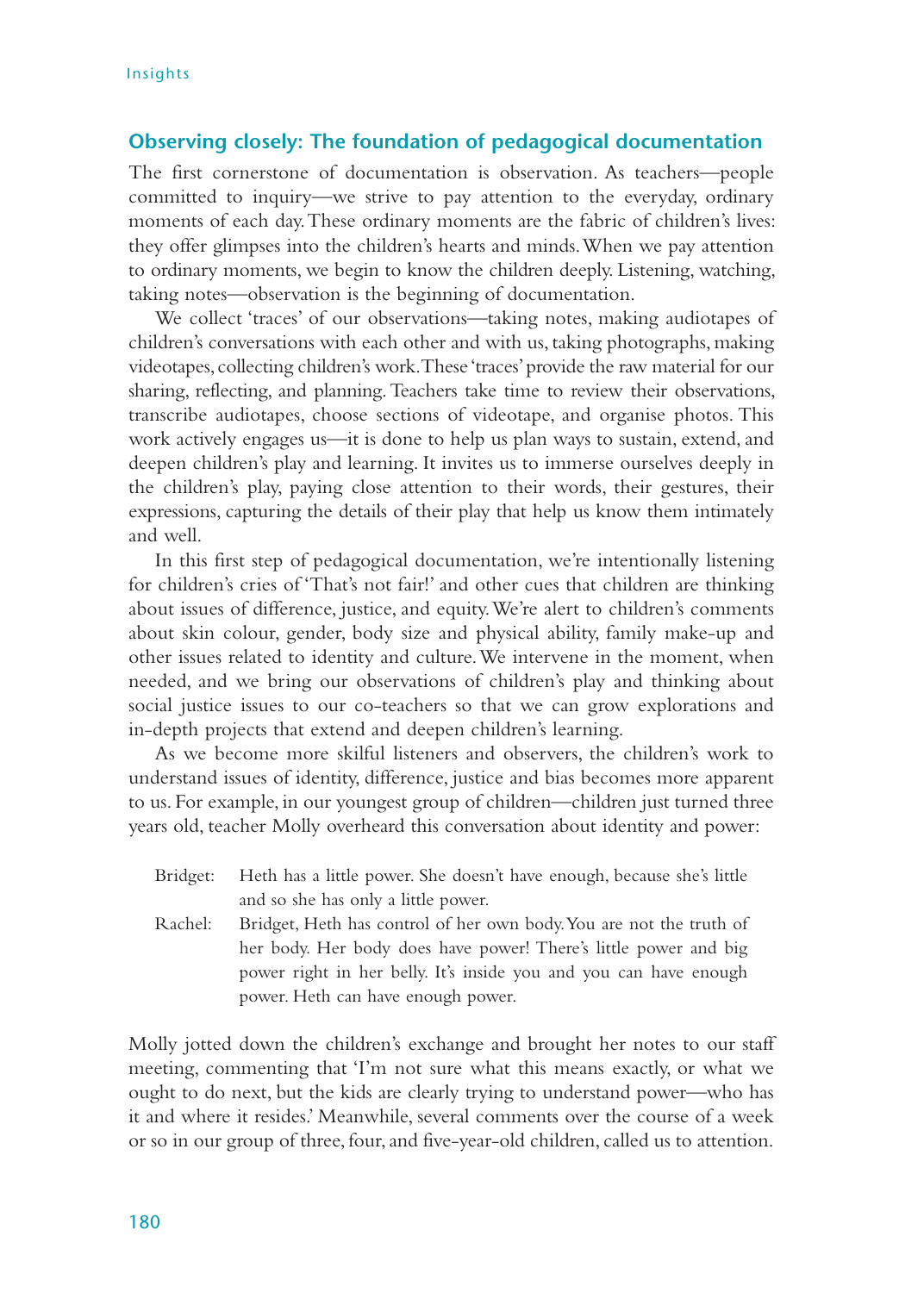#### At the crossroads: Pedagogical documentation and social justice

'You can't play in this game because you have brown skin and that's not a pretty colour', said a light-skinned child to a dark-skinned child.

A teacher intervened at this point with a clear statement that 'It's hurtful and unfair to keep someone out of a game because of the colour of their skin.' She stayed with the children to support them both, as they figured out a way to play together.

'Is your skin getting darker while you get older?' a child asked Miriam, a teacher who is Filipino.

'Your hair goes with your skin, and you have brown eyes, too', another child commented to Miriam, stroking her dark hair and her dark skin.

'When I go to kindergarten, I hope I don't have a dark-skinned teacher. People with dark skin are bullies', a child told her mother.

'I'm surprised about that idea!' her mother replied. 'Your teachers Miriam and Liane have dark skin'.

'Yeah, I know, but I like them', answered her daughter.

Teachers brought notes about these exchanges to our staff meeting. They were concerned and eager to discuss how to address issues of skin colour difference and its cultural meanings, with the children.

## **Studying and reflecting: The bridge between observation and action**

We bring our notes, photographs, and transcriptions to our co-teachers and to children's families. In collaboration with these colleagues and companions, we review our observations and reflect together about what they tell us about children's understandings, misunderstandings, theories, and questions. When we come together to study our documentation, we take up questions like:

- What are the children curious about? What are they trying to figure out?
- What knowledge and experiences are the children drawing on? What theories are they working from or testing?
- Do we see any inconsistencies in the children's thinking? Are there 'soft spots' or misunderstandings in the children's thinking?
- How are the children building on each other's ideas, perspectives, and contributions?
- What do we want to learn more about, after watching and listening to the children?
- What insights does this observation give us about possible ways that we could deepen our relationships with children's families?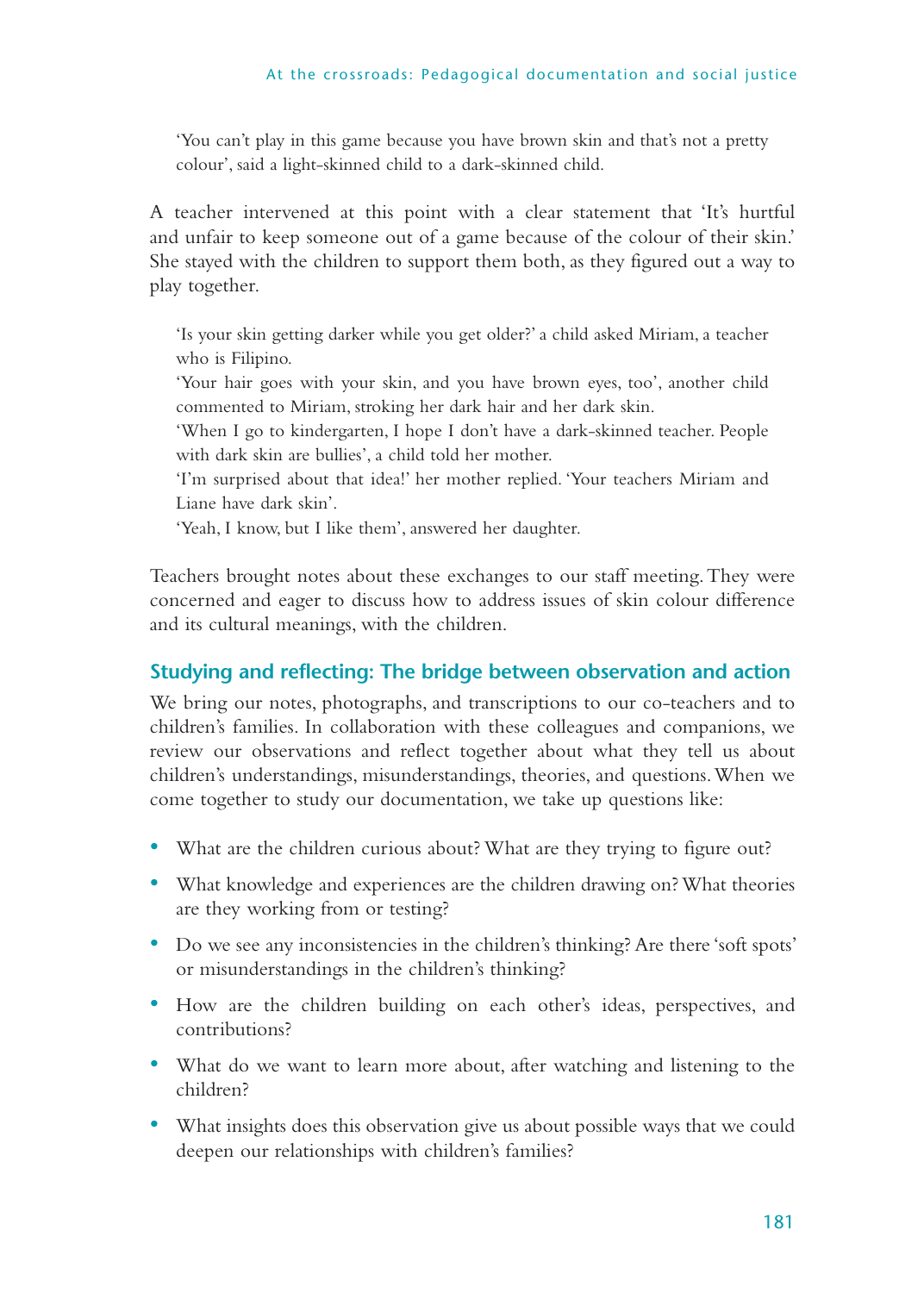These discussions help us develop hypotheses and questions to pursue with the children.

## *Exploring power*

As we considered the conversation between Rachel and Bridget about power, we reflected on the relationship each of them has with Heth, the smallest child in their group, as well as on the ways each of the three children carry themselves in the world. A teacher shared a brief conversation she'd had with Rachel a few weeks earlier, in which Rachel had declared that her brother has a lot of power, because he's a boy, and that she wanted to be in his classroom group because that group of kids has power and her group doesn't. Intriguing to hold this statement alongside her quick defence of tiny, ultra-feminine Heth!

We named a theory that seemed foundational to their thinking, that power is correlated with size. We wondered what the children meant when they talked about 'enough' power—and, indeed, what they meant by 'power'. And we wondered where the children understood power to reside.

## *The meaning of skin colour*

As we began to sift through the children's comments and questions about skin colour, we acknowledged the extra charge these comments held for each of us: a Filipino woman who had wished for light skin as a child; a native Hawaiian woman proudly championing her culture in the face of racism; two European American women engaged in anti-racist activism as adults and acutely aware of the power and privilege associated with white skin in a racist culture. With these experiences acknowledged by us all, we turned to study of the children's comments. We named several themes and questions that we saw in them:

- Brown is ugly. Is this about skin colour or a preference for all things pink and dainty?
- Does skin colour change? Are babies born light-skinned and their skin darkens as they age? Is colour something added to skin or intrinsic to skin?
- How do skin colour, hair colour, and eye colour come together to create a person's physical identity?
- Unknown people with dark skin are frightening—but relationship transforms fear.

We began to formulate ways to take up a conversation with the children's families about their curiosity and theories about skin colour, recognising that any exploration of skin colour and bias would need to involve children's families.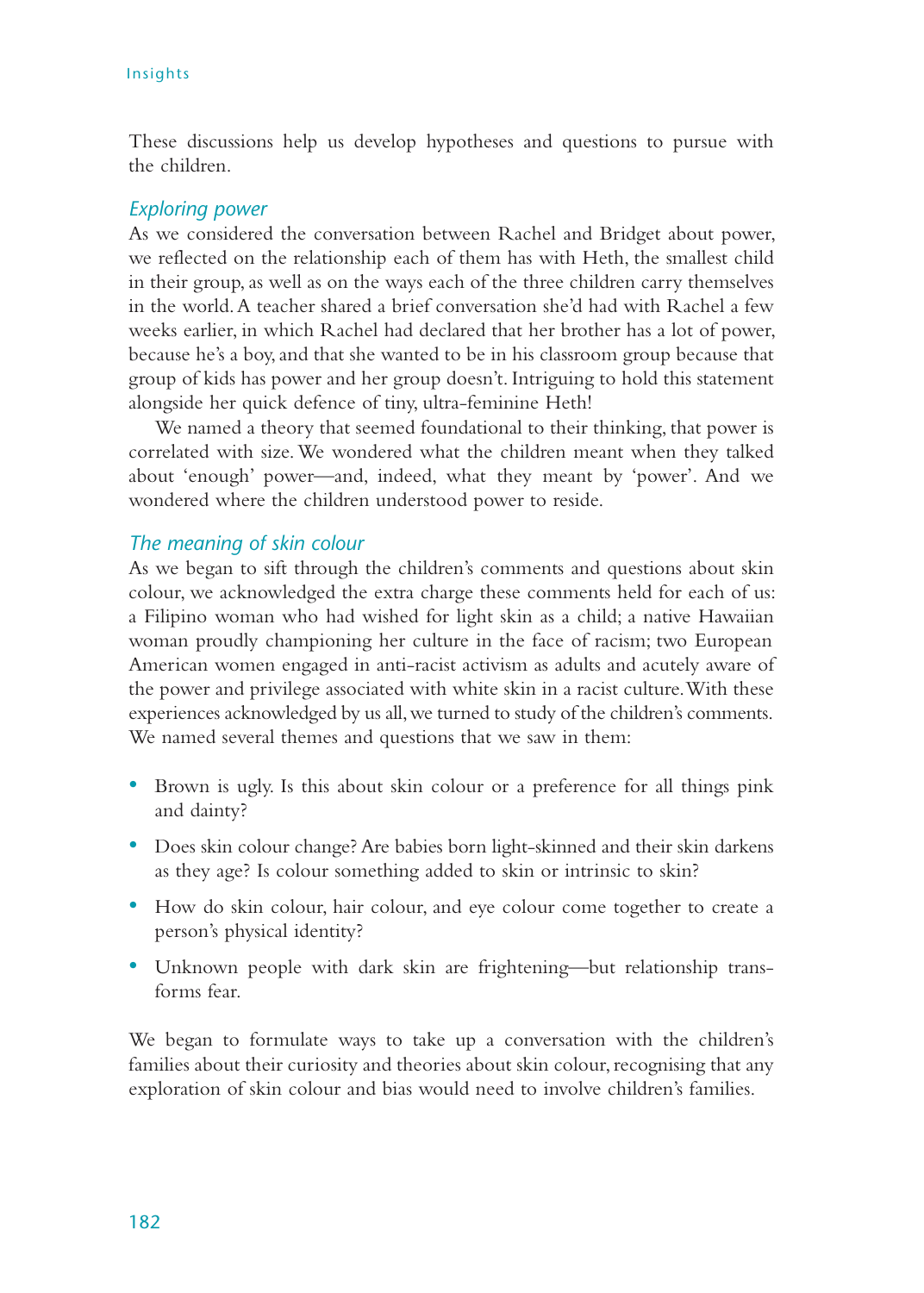## **Planning next steps to extend children's investigations**

We end our discussions by planning next steps—the concrete action that we'll take with the children to invite critical thinking, to nudge them to take new perspectives, to encourage them to reconsider their theories, and to facilitate activism. Questions that guide our planning include:

- What changes could we make to the classroom environment?
- What materials or 'provocations' could we add to the classroom?
- How could we participate in the children's play?
- How could we invite the children to use another 'language' to extend or shift their thinking?
- How might we use our notes and photos to help the children revisit their ideas?
- How will we be in dialogue with families about this exploration, inviting their reflections and insights as well as letting them know what we're thinking and wondering?

As we consider extensions of children's social justice explorations, we watch for possibilities for activism. How might the children's concern about and passion for fairness and equity open into action? We recognise that young children's activism looks different from adult activism, certainly, and that it is less about creating systemic change than it is about creating the dispositions of changemakers. We hope that the children in our care come to see themselves as people who notice injustice and bias and who join with others to take action in the face of unfairness. So, as we plan from our observations and reflections, we listen carefully for any ways in which children are identifying that 'we should do something about this problem!'.

#### *Exploring power*

We decided to gather more information about the children's understandings and to invite the children to become more aware of their understandings—by asking Rachel, Bridget, and Heth to sort a collection of photos of people according to whether they had power or not. This initial meeting with the 'power girls' (as we came to call them) sparked a heated and forceful discussion about whether power is an internal quality reflected in a person's eyes or a physical application of strength and might. Molly's notes about this debate launched us into another round of study, reflection, and planning, and an in-depth exploration of power was born.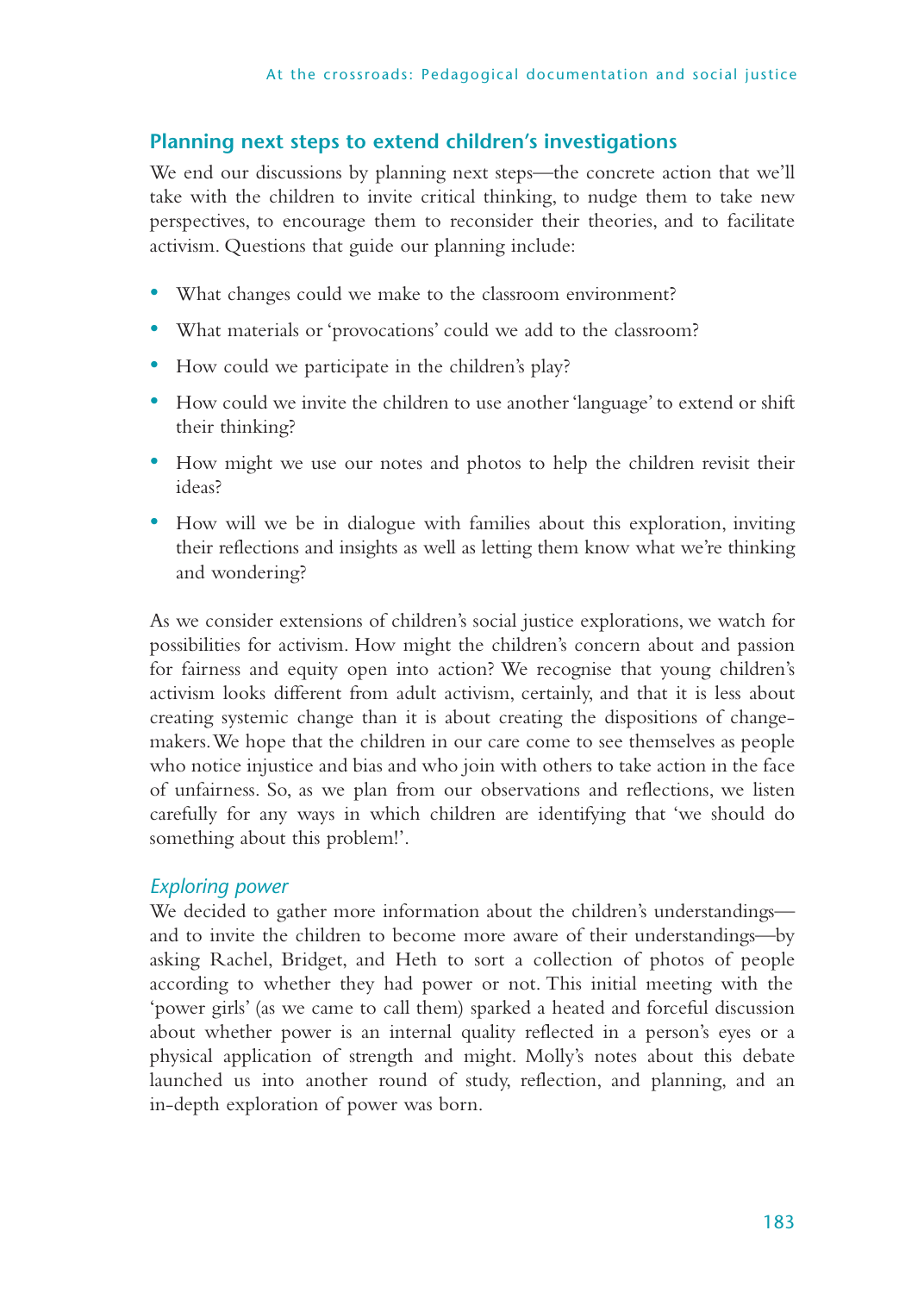#### Insights

The undertaking was quickly expanded by an early controversy. The three children affirmed, again and again, that power is active: 'Swinging isn't powerful because you're not doing anything.' They agreed that power is linked with strength, substance, and toughness: 'Clay is powerful because it's tough.' 'You have to be big and fat to be powerful.' They disagreed sharply, though, on the relationship between beauty and power. Heth commented that 'Princesses are powerful, because they're so beautiful.' Rachel's reaction was fierce: 'Princesses kill people who aren't beautiful enough. I don't want to be a princess; they'll kill me because I don't like to wear dresses. That's why I want to be a boy. They have even more power than princesses.' The debate about this was contentious, and led us to an overt focus on the relationship between gender and power which drew on the languages of colour, movement, clay, drama and storytelling, and woodworking.

#### *The meaning of skin colour*

We decided to shine the spotlight on skin colour by inviting each child in the group to create a detailed self-portrait, first sketching their face, features, and hair with a black drawing pen, then mixing the colours they needed to capture their skin, hair, lip, and eye colour to fill in their portraits. As they worked on these portraits over several weeks, the children talked with each other and with the teachers about their understandings of the origins of skin colour.

These conversations provided an opportunity for teachers to correct misinformation that skin colour changes over time, or is an overlay on top of light skin (a common misunderstanding among dominant culture children who assume that light-coloured skin is the baseline). These conversations also gave us



*Self-portrait 'palettes'*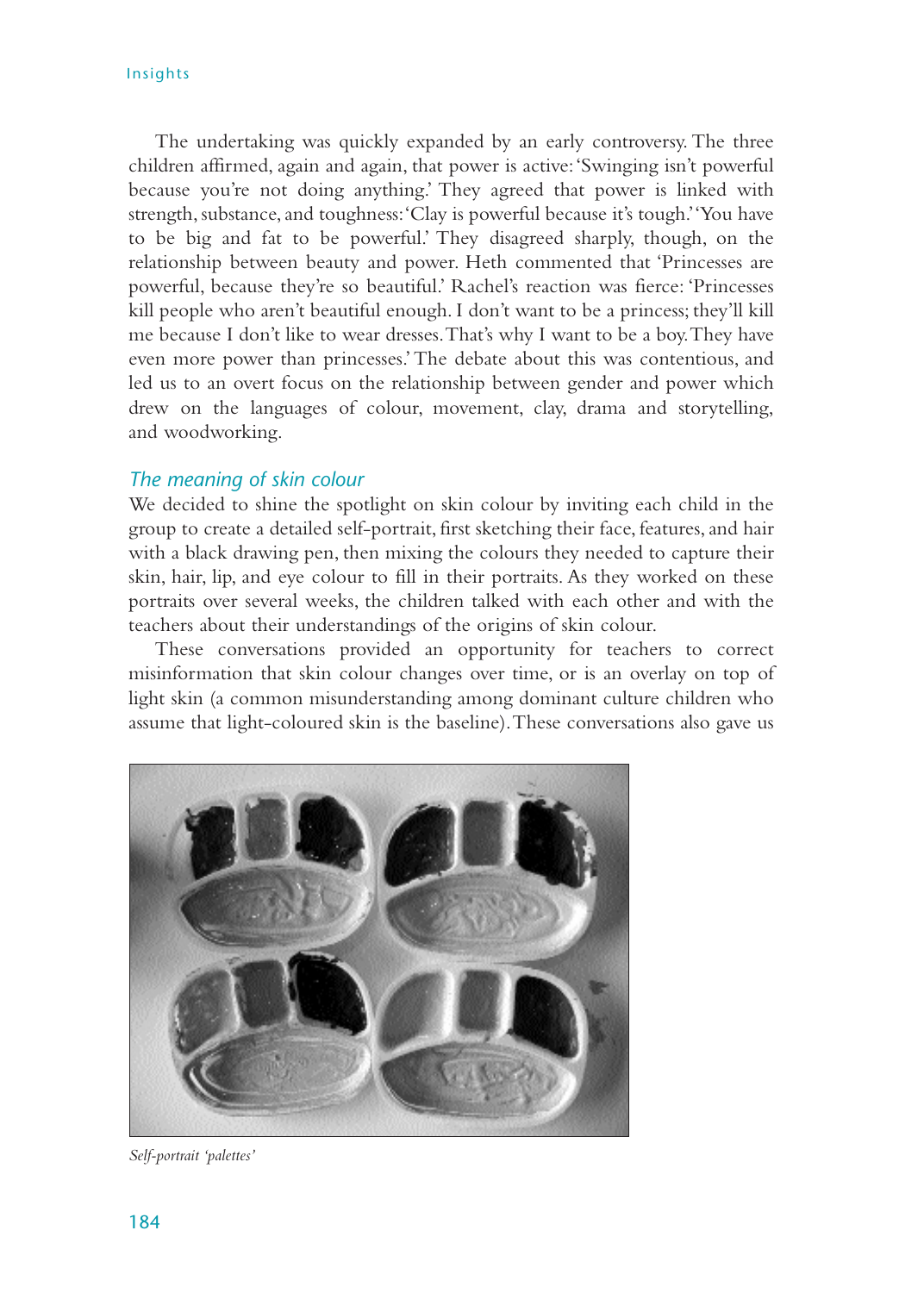

*Using mirrors for self-portrait work*

opportunities to talk together about the children's families, tracing skin colour and other identifying features in their family lineage. And through our conversations, we learned more about the children's questions and understandings, information that guided our on-going study and planning.

As this work was taking place in the studio, we engaged with the children in an exploration of the meanings of skin colour through a range of experiences. We brought in a persona doll (a detailed description of persona dolls can be found in Trisha Whitney's book, *Kids Like Us*) with dark skin whose stories of exclusion and name-calling sparked passionate discussion and problem-solving by the children. We called attention to books about people who took action in the face of racism. We made a regular practice of taking field trips to a beach in a part of the city with a wide-ranging diversity of people. And we watched for opportunities for individual and group activism, steps as simple as supporting a child who confronted a friend: 'It's not fair to say brown is ugly because that would hurt a brown-skinned person's feelings.' And we wrote to and talked with the children's families along the way, sharing our observation notes and our reflections, and inviting their suggestions for next steps.

## **Telling the story**

Our notes, photographs, transcriptions, and collections of children's work become tools for communication. We use the traces of our observations to create written documentation that tells the story of the children's explorations, our reflections and hypotheses, and our plans about how we'll extend the children's learning.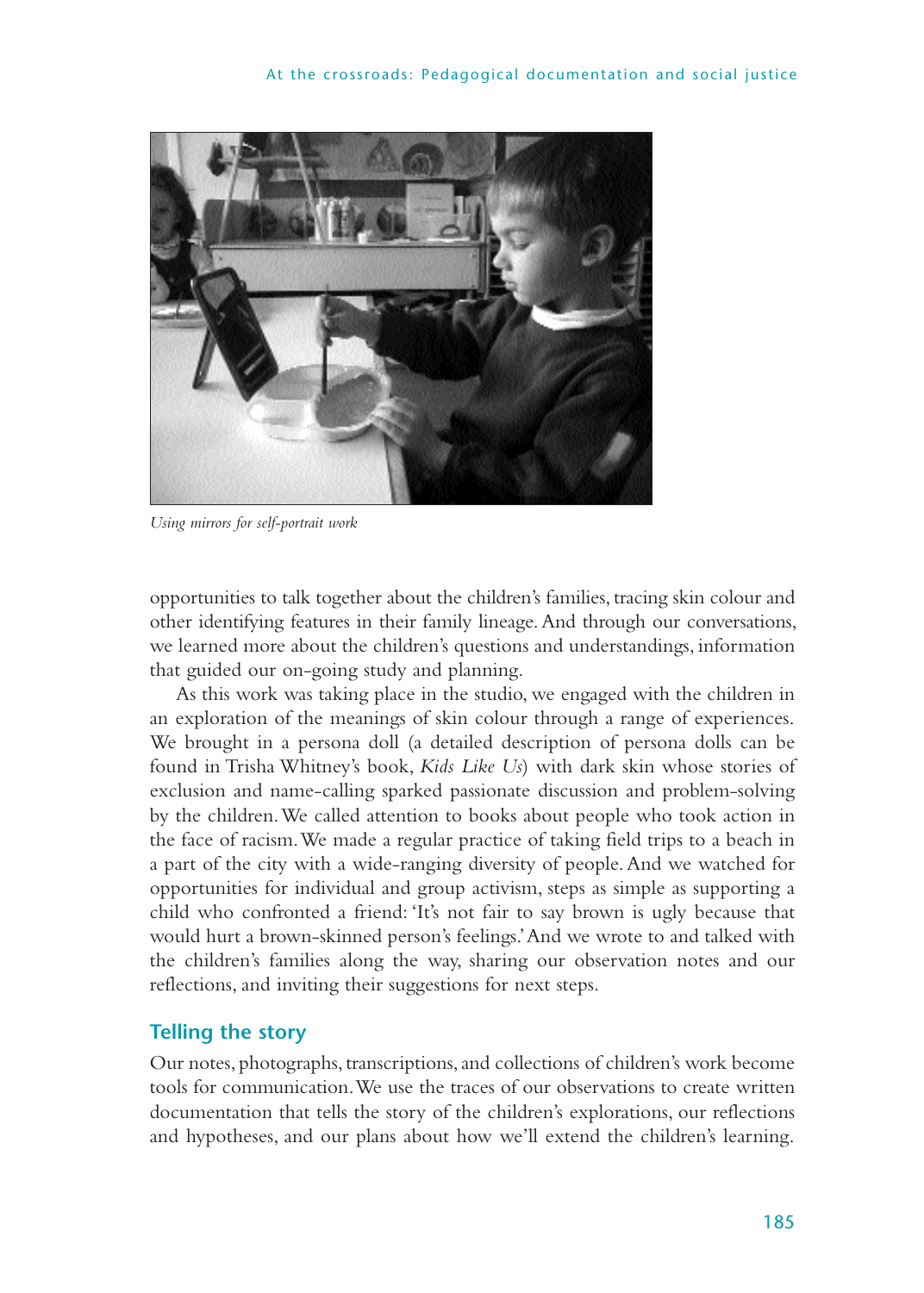#### Insights

This written documentation takes many forms, including narratives for bulletin board postings about curriculum, journals for individual children, documentation panels and bulletin board displays, and handmade books.

Particularly when we take up issues of social justice with young children, we need to share with families the stories that ground our exploration. Families, like teachers, have values and beliefs about these potentially controversial issues that they communicate to their children and the children bring those values and beliefs to their work on social justice issues. Families' values play a role in the unfolding of a social justice exploration, just as do teachers' values. When these values are acknowledged and discussed, there is true collaboration between teachers and families. When teachers seek out families' perspectives and invite their participation in reflection and planning, differences can be acknowledged openly, support can be frankly offered and received and relationships can deepen in unexpected and potent ways.

Written documentation creates a foundation for dialogue and collaboration between families and teachers. At Hilltop, we've heard again and again from parents that their children's transcribed conversations and comments are pivotal in their engagement in, and curiosity about, unfolding investigations, explorations and projects. In our written documentation, alongside the children's words, images, and work, we aim to include our reflections, hypotheses and questions; our planning for next steps; and specific questions for families, asking for their feedback and suggestions.





*Photo of the artist Self-portrait: Seeing myself*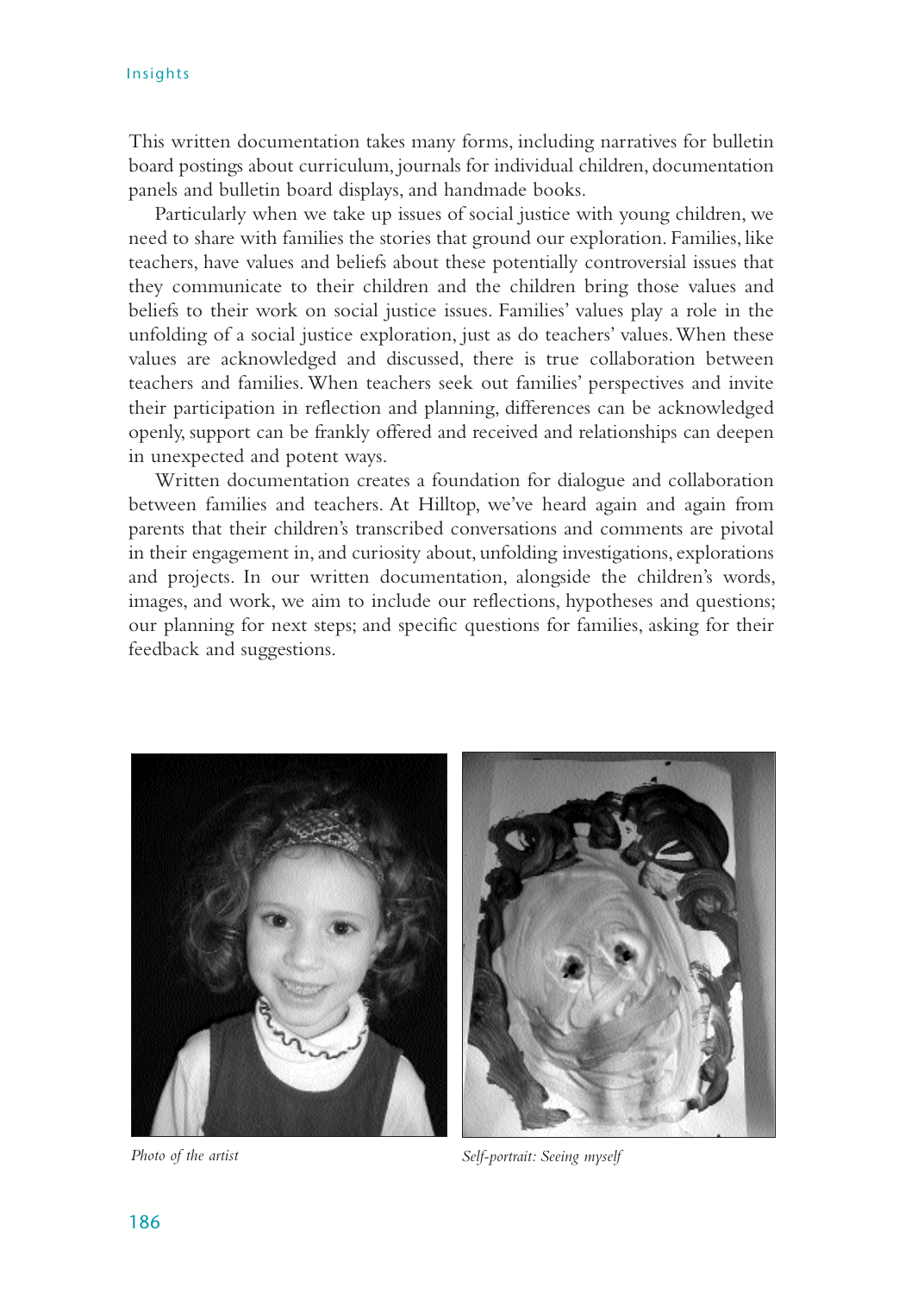#### *Exploring power*

In the days immediately following the tumult about princesses, beauty, and power, we gave each girl's family a copy of the transcribed conversation, along with our initial questions and musings. We asked families for insights about their children's understandings of princesses. The stories we heard from Rachel's, Bridget's, and Heth's families were pivotal as we planned next steps. We learned about Rachel's determined conviction that she would be a boy one day, and about her absolute rejection of all things 'princessy' like sparkly dresses and tiaras. We learned from Heth's family about her passion for princesses. And we learned from Bridget's family that her princess play often involved princesses healing and helping others. This information guided our planning, as we continued to offer the children opportunities to examine the relationship between power and gender.

#### *The meaning of skin colour*

As we began our studio work with self-portraits, we wrote to families sharing the comments that children had made about skin colour, and our thinking about the underlying themes and questions. In addition, we included a brief overview of how children develop understandings of race and its cultural meanings and a synopsis of the anti-bias goals identified by Louise Derman-Sparks and the Anti-Bias Task Force (1989). We offered these in the context of child development research that informs our work. Finally, we asked families to share their reactions, hopes, and concerns with us. We heard from some families individually and from some families during an evening discussion that we planned. Families shared their dis-ease, their vulnerability, their hope:

'I didn't expect my child to be thinking about this hard stuff so early in her life.' 'I don't feel ready for this. How should I talk with my child about racism? What words, exactly, should I use? Are there books we can read together?'

'How exactly do kids think about race and skin colour? It's charged for us as adults, but surely not for them, not yet. How can we talk about it without bringing all our 'stuff' into it?'

'I'd like to think there are ways we can talk about these issues with the kids that could heal some of the hurts of our generation, so that we're not talking about racism as a reality that they just have to live with, but as something that can be transformed.'

We took notes during our conversations, and drew on these notes in the same way we draw on our observations of children's play and conversation, as we planned how to proceed with an exploration of skin colour and identity in a racist culture.

Clearly, written documentation is not a final, stale product. It is a lively tool for communication, for new learning, and for relationships. We use written communication in a range of ways (see Gandini and Goldhaber, 2001):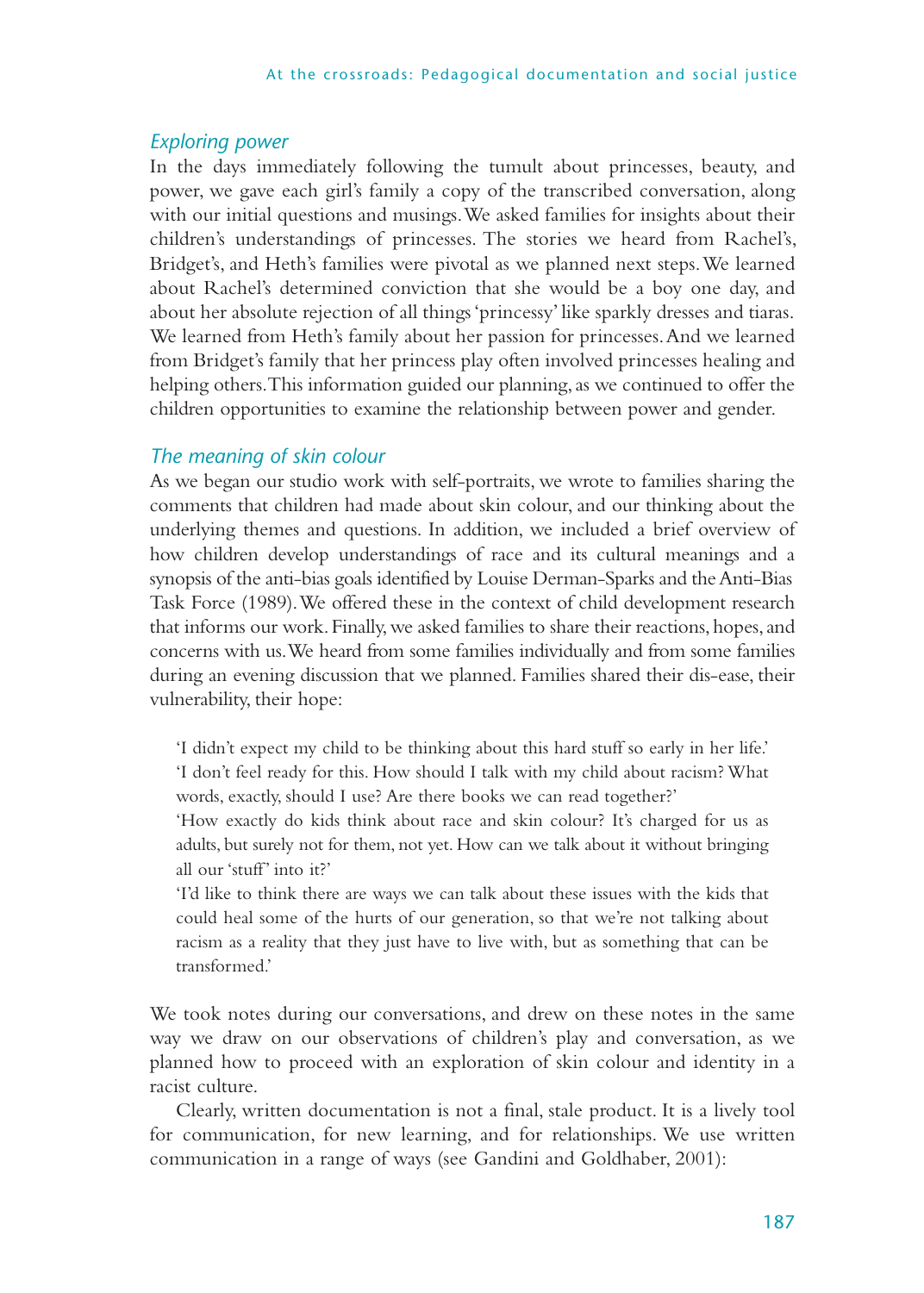- We share written documentation with children. When children revisit their experiences by looking at written documentation, they often decide to take up an exploration from a new perspective, or to invite other children into an extension of their earlier work. They reconsider their theories and explore new understandings.
- We share written documentation with families. A primary goal for our work is to deepen and strengthen the relationships between families and children during their days apart. One key way that we do that is by telling the stories of children's days in our program, so that families come to know their children more fully in this context. In addition, we hope to involve families in meaningful, intimate ways in the daily life of our classrooms. This can only happen when we create many windows through which they can observe their children's days in our program.
- We use written documentation as a tool for social change. The stories that we tell of children's investigations and play have the potential for changing how people understand and value childhood. We share our stories with other early childhood professionals and with visitors from the community. Our stories call attention to the too-often unheard or disregarded voices of children.
- We use written documentation to create a history for ourselves and for the children and families in our program now and in the future. Participation in an unfolding story is a cornerstone for creating community. Our written documentation tells the stories of our shared experiences which, woven together, become the fabric of community.

# **Life at the crossroads**

Pedagogical documentation leads surely and inescapably to social justice work with young children. When we listen to the children, allowing their passions and pursuits to guide our planning, we will find ourselves at the crossroads with anti-bias, social justice efforts. It is, truly, unavoidable.

Simply listen to the children! Young children pay close attention to what's fair and what's not fair—a common cry in any group of young children is 'That's not fair!'. This acute observation and concerned analysis is part of their developmental work: How am I the same as others? How am I different than others? What is it like to be someone else? (Think of all that drama play!)

We honour children's questions about identity, about the ways in which people are similar and different, and we hold clear hopes for how they'll answer these questions. We want children to know themselves as compassionate, reflective, resourceful, competent, generous people. We want them to know others in the same way, and as deserving of the same joys, delights, and resources that they receive.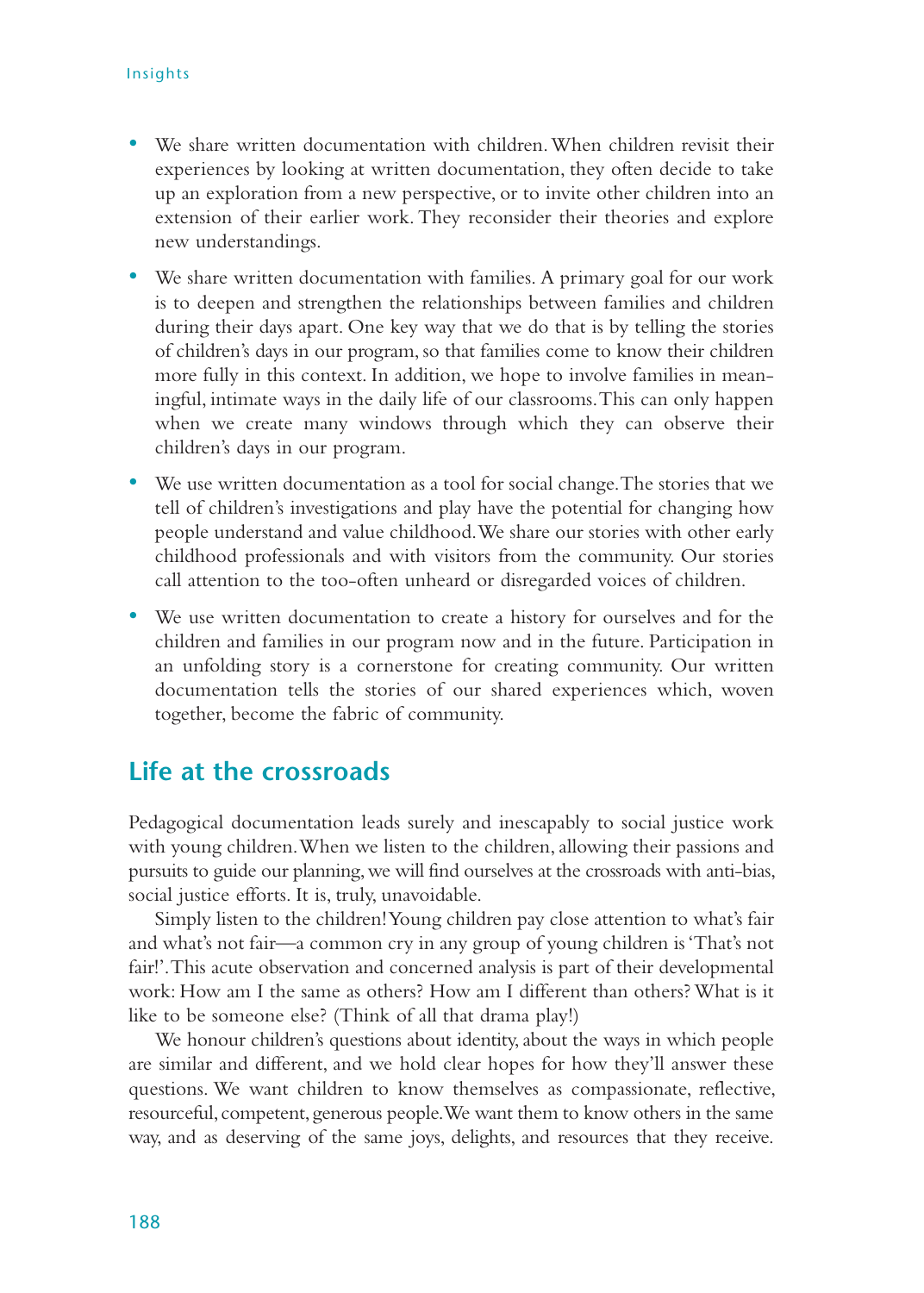We want them to become skilful at taking others' perspectives. We want them to ask hard questions and engage in critical thinking.

And if we pay close attention to the children, giving them the support they deserve as they pursue questions of identity, culture, and community, they will lead us right to the intersection with social justice issues. And that is the moment of truth for us. Will we go to the crossroads with them, affirming our belief that they are resourceful, engaged participants in their communities, or will we turn aside, unwilling to take up the challenging, invigorating work of exploring issues related to race, class, body size and ability, family make-up, and gender?

When we step firmly into that place of intersection, we deepen and draw on children's dispositions to be change-makers, dispositions to:

- notice and accept differences;
- collaborate with others;
- pay attention to other people's ideas, feelings, and needs;
- speak out about fairness and unfairness; and
- take responsibility for solving problems, offering their ideas and action.

Through their participation in social justice explorations:

- Children come to see themselves as change-makers: their dispositions for noticing injustice, caring about the people involved, coming together with other folks to think critically about the injustice, and taking action to confront injustice will be strengthened into life-long habits.
- Children come to new understandings and experiences of connection with people who are different from them, breaking down the boundaries between people and growing relationships where there might otherwise be disconnection and indifference.
- Children who are culturally privileged develop understandings of how to use privilege in the service of justice and equity.
- Children who come from cultures other than the dominant (white, straight, middle/upper class) culture deepen their identities as people who can resist injustice, claim their power, and become activists on their own and others' behalf.
- Relationships between teachers and families become more authentic, as people dive into challenging, value-laden issues in partnership with each other.